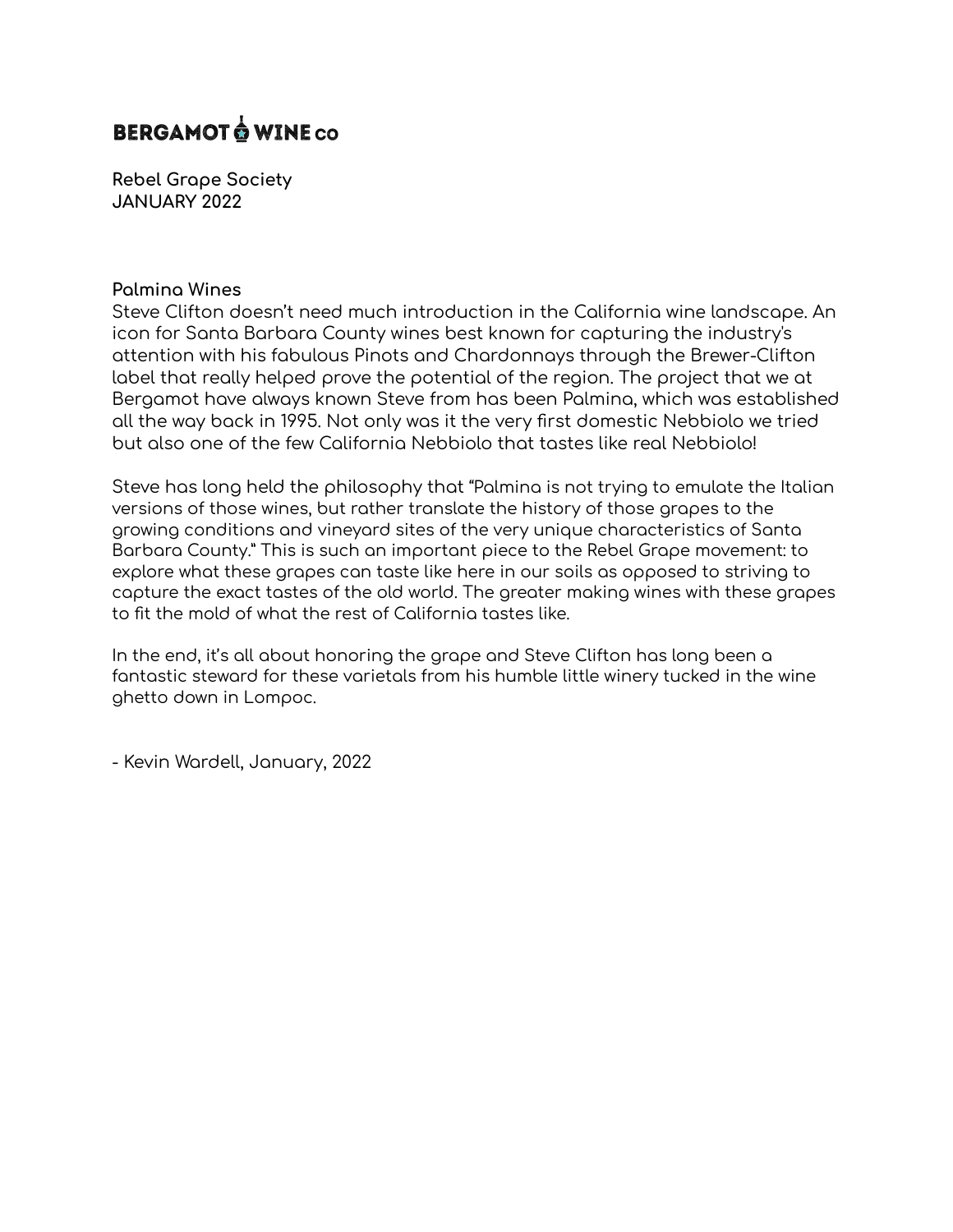#### WINE NO. 1 **Palmina Dolcetto Santa Barbara, California 2019**

# GRAPE: **DOLCETTO [dohl-CHEHT-oh]**

Don't let the name of this dark-skinned grape fool you. While its name "little sweet one" implies its low acidity, sweet Dolcetto wines aren't easy to find. Because of its adaptability and early and easy ripening, it reads as a poor cousin to Nebbiolo and Barbera, and is generally grown in regions where these others don't produce as well, in higher altitudes, in the Monferrato hills of northwestern Italy. Ironically, the cooler locale actually helps the grape retain acidity and avoid premature ripening. Dolcetto has a mixed past here in California and can mostly just be found outside the house of an older established Italian-American grower for nostalgic purposes.

#### GLASS:

Like sweet petit fours made from fresh blackberry juice that jumps out of the glass and goes down so easy. There is also just the right amount of the peppery bite in the mid palate. One particular aspect to Dolcetto wine is that there is a bitter note that can put an abrupt halt to the pleasant sensation that said ripeness. Not here. The fruit and the grip hold hands and slide headlong into a mouthwatering and lip smacking tart finish that leaves you wanting for more.

– — –

WINE NO. 2 **Palmina Sangiovese Sogno del Fiore, Santa Ynez Valley, California 2020**

# **GRAPE: SANGIOVESE [san-GEE-OH-vay-say]**

Sangiovese in California, inexplicably, has yet to achieve a hayday. It has been planted in varying sites here and there is ample evidence of its ability to grow very well - not to mention the potential for beautiful results, in the right hands. And as our temperatures here begin to rise, so has the momentum towards varieties that are more accustomed to a warmer Mediterranean climate, as opposed to the more Northern French grapes that have long held the spotlight here. Given the enormous success and notoriety Sangiovese wines from Tuscany enjoy on the world's stage, it would seem only a matter of time. It has been featured here and there in the Northern California appellations, but clearly has gobs of untapped potential in the Santa Barbara region as well.